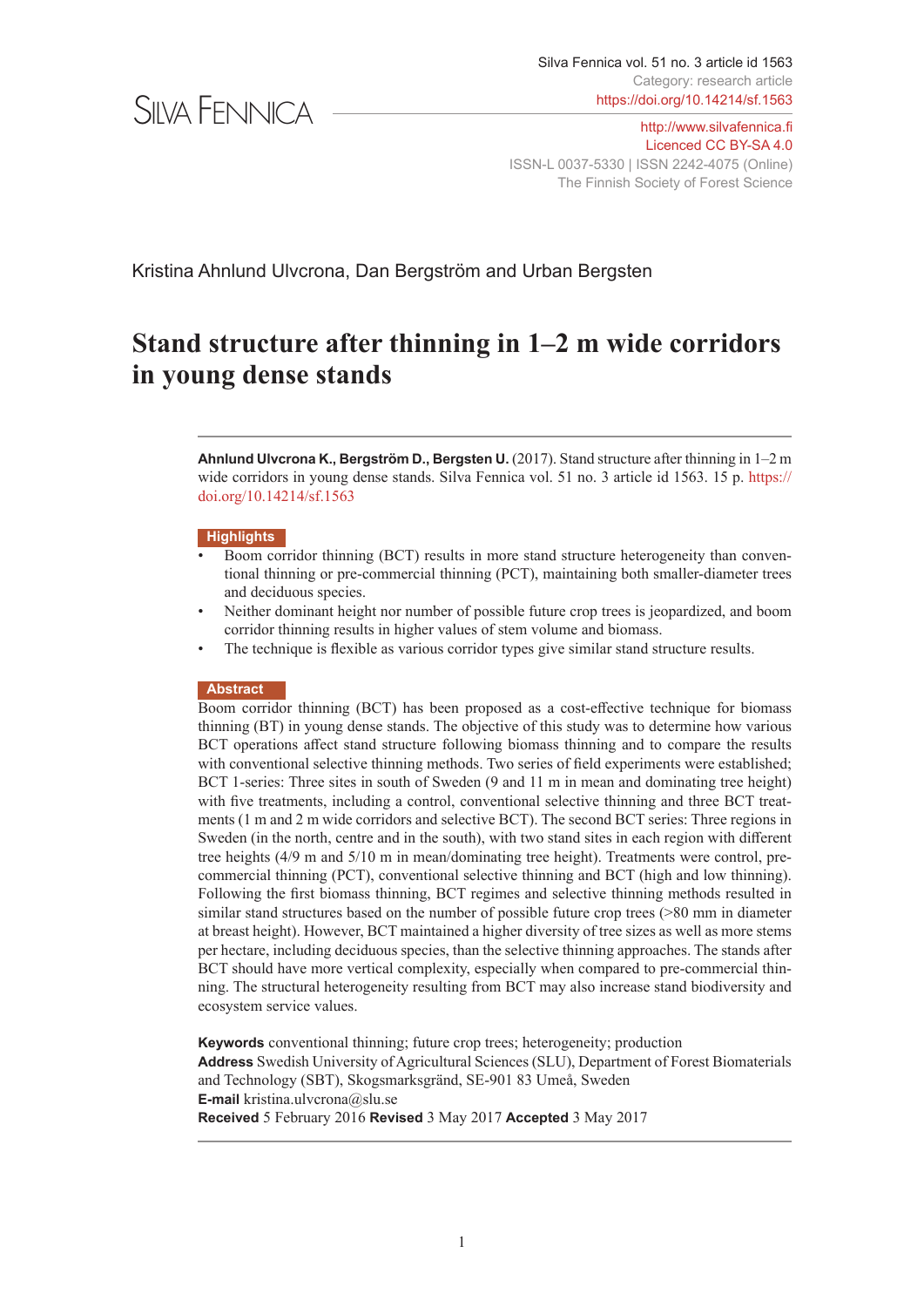## **1 Introduction**

Young dense stands are a significant resource of biomass for the bioenergy market (Grebner et al. 2009; Karlsson et al. 2015; Fernandez-Lacruz et al. 2015). For example, Sweden, a country with boreal forests, has 23.2 million hectares of productive forest land, of which 7.2 million hectares are<30 years old (32.4%) (Swedish statistical yearbook 2014). Depending on the constraints applied, there are between 2.1–9.8 million ha of unthinned, biomass-dense forest in Sweden, representing 9–44% of the country's productive forest land area. The minimum yearly harvesting potential of these biomass-dense forests is 3.0 million dry-weight (DW) metric tonnes (t) when calculated from delimbed stemwood (including tops), and 4.3 million DW t if the trees are harvested whole with limbs (Fernandez-Lacruz et al. 2015).

Biomass/bioenergy thinning (BT) represents one alternative for young dense stands, but it is important to consider how this silvicultural practice may affect individual trees and stand development. For example, research shows that late thinning of young dense stands increases the risk of snow damage, such as stem breakage (Valinger et al. 1994; Päätalo et al. 1999). Furthermore, stands of smaller diameter trees (diameter at breast height, DBH <80 mm), which result from the thinning of young dense stands, are more susceptible to damage (Päätalo et al. 1999; Abetz and Klädtke 2002). On the other hand, there is evidence that BT can precede a later harvest of crop trees without risking crop tree value (Ulvcrona 2011).

Boom-corridor thinning (BCT) is a harvesting operation method that increases efficiency and cost-effectiveness by thinning strips of a defined size with boom-tip harvesting technology. Different boom corridor patterns and how they are applied give different degree of selective tree selection. For example, using a fan-shaped pattern, "laid out" by the decision of the operator, will give higher degree of tree selection than of using a perpendicular pattern laid out strictly systematically (Fig. 1). The combination of BCT and new felling technologies during BT operations (Bergström et al. 2007; Bergström 2009; Sängstuvall et al. 2011; Bergström and Di Fulvio



**Fig 1.** Sketch of possible selective thinning and two boom-corridor thinning patterns between strip roads, as described in Bergström (2009).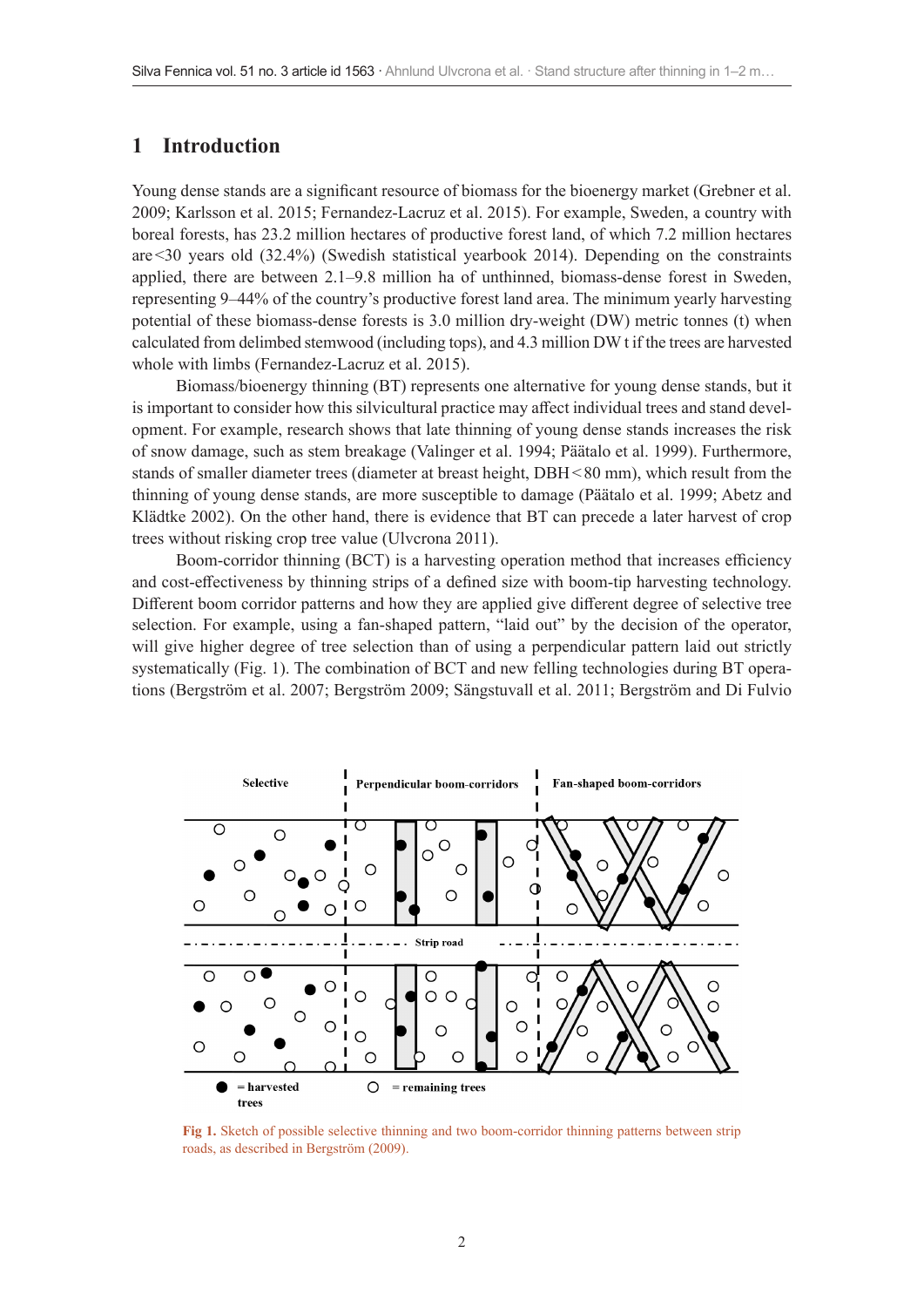2014a) can significantly increase the harvesting efficiency of young dense stands. Bergström and Di Fulvio (2014a) provided quantitative evidence, showing that supply costs can decrease by 12–27% when conventional selective thinning and standard handling procedures are replaced with a BCT system that includes innovative biomass compaction and transportation methods. Furthermore, Bergström and Di Fulvio (2014a) reported that BCT systems are most efficient at harvesting trees under 30 dm<sup>3</sup>, a size class that according to Fernandez-Lacruz et al. (2015) represents a significant portion of the potential annual harvest in young stands in Sweden.

Boom corridor thinning techniques facilitate cost-effective management of young stands and also allow aspects other than wood production to be taken into account. For example, there has been a growing concern about how forest management plans can include ecosystem services and environmental goals without jeopardizing the production of valuable biomaterials (Bengtsson et al. 2000; Führer 2000; Sullivan et al. 2011). It has been suggested that stand heterogeneity and vertical complexity promotes various ecosystem services (Puettman et al. 2009; Messier et al. 2014). Moreover, Saastamoinen et al. (2014) have begun to classify the various ecosystem services so they can be recognized by forest management plans. However, the stand structure resulting from a management regime cannot only cater to ecosystem services, but must present a cost-effective solution as well. In this way BCT is an attractive option from a forest management perspective, as it is both cost-effective and should create a more complex vertical stand structure than conventional thinning. This is because BCT methods, when strictly used, only cut trees from pre-defined areas, leaving certain areas, or strips, untouched and with their natural stand structure. On the other hand, commercial selective cutting, which includes the preclearance of any undergrowth with a stem size smaller than the commercial size, thins, in general, an entire stand to a homogeneous area containing only larger diameter trees for future harvest. In this way, the first thinning phase largely determines the stand structure for a majority of the stand rotation period. There are many thinning operations to choose from, and each can result in a different stand structure.

The objective of this paper was to measure how conventional thinning (pre-commercial and commercial) and BCT affect the stand structures of young, dense, conifer stands with various heights and compare treatments. This study was done immediately after thinning and included both low- and high-thinning BCT regimes, which target the smaller and larger trees, respectively, yet result in a similar number of trees per ha.

## **2 Material and methods**

## **2.1 Description of sites**

Two series of field experiments were established. The first, BCT 1, with three sites in south of Sweden (6 and 11 m in mean and dominating tree height) were all planted with Norway spruce (*Picea abies* (L.) H. Karst.) (Table 1). Other species found were *Betula* spp., *Salix* ssp., *Populus tremula* L. and *Sorbus aucuparia* L. and Norway spruce from natural regeneration.

The second, BCT 2, with three regions in Sweden (in the north, centre and in the south) (Table 2). Each region consisted of two sites with different tree heights (4/9 m and 5/10 m in mean/ dominating tree height). Planted Norway spruce and Scots pine (*Pinus sylvestris* L.) dominated all sites, and *Betula* spp., *Salix* ssp., *P. tremula* and *S. aucuparia* from natural regeneration were also found. *Betula* spp. was the most common deciduous species in all sites.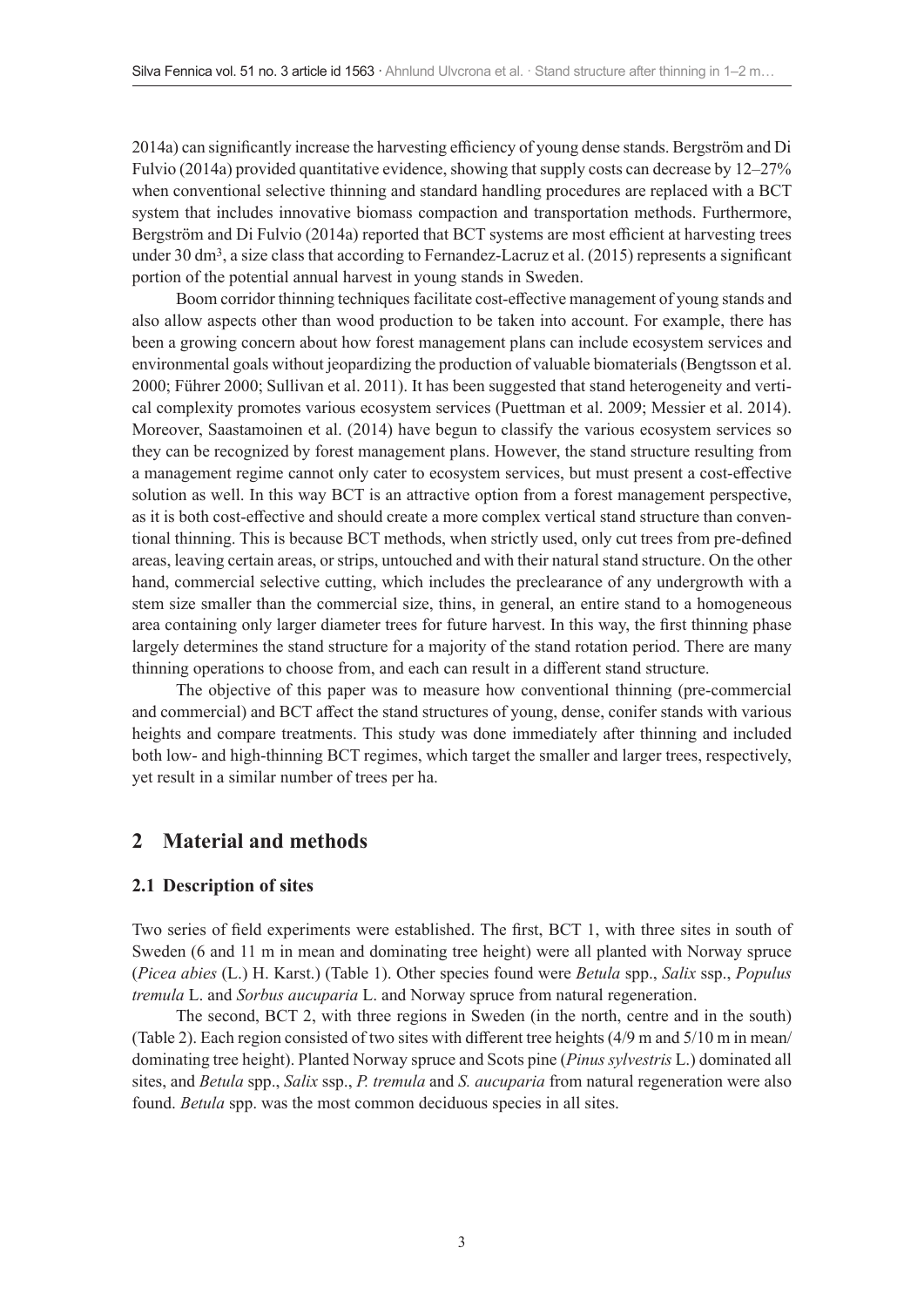| corridor width of 1 m and length of 10 m (BCT <sub>1 m</sub> ), boom corridor thiming with corridor width of 2 m and length of 10 m (BCT <sub>2 m</sub> ), and selective boom corridor thiming with corridor<br>Dg is the basal area weighted diameter at breast height (1.3 m). Diam. N <sub>sel</sub> demonstrates the average DBH for each plot calculated from the same number of stems as were left in the<br>width of 1 m and a length of 10 m (BCT <sub>sel</sub> ). Values with significant differences at the 0.05 probability level based on Tukey's multiple comparison test are marked with different letters<br>Table 1. BCT 1-series. The average values of various stand<br>Values are shown before and after five thinning alternative<br>conventional thiming plot. The removal of deciduous trees |                   |                                       |                   |                    |                                   |                                   |                  |                                      | was calculated based on the amount of deciduous trees in the plot before treatment. |                   |                               |                         |                   | es, including a control with no thinning. The other four treatments are conventional thinning, boom corridor thinning with<br>structure parameters from three sites in Southern Sweden with mean and dominating heights of ca 6 and 11 m, respectively |                                   |
|---------------------------------------------------------------------------------------------------------------------------------------------------------------------------------------------------------------------------------------------------------------------------------------------------------------------------------------------------------------------------------------------------------------------------------------------------------------------------------------------------------------------------------------------------------------------------------------------------------------------------------------------------------------------------------------------------------------------------------------------------------------------------------------------------------------------|-------------------|---------------------------------------|-------------------|--------------------|-----------------------------------|-----------------------------------|------------------|--------------------------------------|-------------------------------------------------------------------------------------|-------------------|-------------------------------|-------------------------|-------------------|--------------------------------------------------------------------------------------------------------------------------------------------------------------------------------------------------------------------------------------------------------|-----------------------------------|
| Parameter                                                                                                                                                                                                                                                                                                                                                                                                                                                                                                                                                                                                                                                                                                                                                                                                           |                   | Control                               |                   |                    | Conventional                      |                                   |                  | $BCT_{lm}$                           |                                                                                     |                   | $BCT_{2m}$                    |                         |                   | $\rm BCT_{sel}$                                                                                                                                                                                                                                        |                                   |
|                                                                                                                                                                                                                                                                                                                                                                                                                                                                                                                                                                                                                                                                                                                                                                                                                     | Before            | After                                 |                   | Before             | After                             |                                   | <b>Before</b>    | After                                |                                                                                     | Before            | After                         |                         | Before            | After                                                                                                                                                                                                                                                  |                                   |
|                                                                                                                                                                                                                                                                                                                                                                                                                                                                                                                                                                                                                                                                                                                                                                                                                     | All trees         | All trees DBH>                        | 80 mm             | All trees          | All trees                         | <b>DBH&gt;</b><br>$80 \text{ mm}$ | All trees        | All trees                            | DBH><br>80 mm                                                                       | All trees         | All trees                     | DBH><br>$80 \text{ mm}$ | All trees         | All trees                                                                                                                                                                                                                                              | $80 \text{ mm}$<br><b>DBH&gt;</b> |
| Stem Number $(ha^{-1})$                                                                                                                                                                                                                                                                                                                                                                                                                                                                                                                                                                                                                                                                                                                                                                                             | 9635 <sup>a</sup> | 9635 <sup>a</sup>                     | 1524 <sup>a</sup> | 7241 <sup>a</sup>  | 1168 <sup>c</sup>                 | 622 <sup>b</sup>                  | 7060ª            | 3949bc                               | $812^{ab}$                                                                          | 9891ª             | 5833ab                        | 829ab                   | 8674 <sup>a</sup> | 4568bc                                                                                                                                                                                                                                                 | 1034 <sup>ab</sup>                |
| Dominant height (m)                                                                                                                                                                                                                                                                                                                                                                                                                                                                                                                                                                                                                                                                                                                                                                                                 | 11.2 <sup>a</sup> | 11.2 <sup>a</sup>                     | 11.2 <sup>a</sup> | $10.6^{\rm a}$     | $10.6^{a}$                        | 10.6 <sup>a</sup>                 | $10.6^{\rm a}$   | $10.6^{a}$                           | $10.6^{\rm a}$                                                                      | 10.7 <sup>a</sup> | 10.7 <sup>a</sup>             | $10.7^{\rm a}$          | 11.3 <sup>a</sup> | 11.3 <sup>a</sup>                                                                                                                                                                                                                                      | 11.3 <sup>a</sup>                 |
| Mean height (m)                                                                                                                                                                                                                                                                                                                                                                                                                                                                                                                                                                                                                                                                                                                                                                                                     | 6.0 <sup>a</sup>  | 6.0 <sup>b</sup>                      | 9.7 <sup>a</sup>  | $6.3^{\rm a}$      | 10.2 <sup>a</sup>                 | $10.0^{\rm a}$                    | $6.2^{\rm a}$    | $8.6^{\rm a}$                        | 9.6 <sup>a</sup>                                                                    | 5.4 <sup>a</sup>  | 8.3 <sup>a</sup>              | $9.3^{\rm a}$           | $6.3^{\rm a}$     | 9.1 <sup>a</sup>                                                                                                                                                                                                                                       | $10.1^{\rm a}$                    |
| $D_g$ (cm)                                                                                                                                                                                                                                                                                                                                                                                                                                                                                                                                                                                                                                                                                                                                                                                                          | 5.7 <sup>a</sup>  | 5.7 <sup>b</sup>                      | 10.3 <sup>a</sup> | 5.6 <sup>a</sup>   | $9.5^{\rm a}$                     | 10.7 <sup>a</sup>                 | 5.3 <sup>a</sup> | 6.1 <sup>b</sup>                     | 10.3 <sup>a</sup>                                                                   | 4.7 <sup>a</sup>  | 5.2 <sup>b</sup>              | 10.0 <sup>a</sup>       | 5.1 <sup>a</sup>  | 6.4 <sup>b</sup>                                                                                                                                                                                                                                       | $10.5^{\rm a}$                    |
| Diam. N <sub>sel</sub>                                                                                                                                                                                                                                                                                                                                                                                                                                                                                                                                                                                                                                                                                                                                                                                              |                   | 10.9 <sup>a</sup>                     |                   |                    | 8.8 <sup>a</sup>                  |                                   |                  | $9.5^{\mathrm{a}}$                   |                                                                                     |                   | 9.4 <sup>a</sup>              |                         |                   | $10.4^{\rm a}$                                                                                                                                                                                                                                         |                                   |
| Stem volume $(m^3 ha^{-1})$<br>Percent of before                                                                                                                                                                                                                                                                                                                                                                                                                                                                                                                                                                                                                                                                                                                                                                    | $116.7^{\rm a}$   | $116.7^{\rm a}$<br>100 <sup>a</sup>   | 73.8 <sup>a</sup> | 107.4 <sup>a</sup> | $39.5^{b}$<br>39 <sup>c</sup>     | 32.8 <sup>a</sup>                 | 87.1ª            | 55.1 <sup>b</sup><br>63 <sup>b</sup> | 35.6 <sup>a</sup>                                                                   | 88.5ª             | 60.4 <sup>b</sup><br>$67b$    | $36.2^{a}$              | $109.6^{a}$       | 76.4ab<br>67 <sup>b</sup>                                                                                                                                                                                                                              | 53.8ª                             |
|                                                                                                                                                                                                                                                                                                                                                                                                                                                                                                                                                                                                                                                                                                                                                                                                                     |                   |                                       |                   |                    |                                   |                                   |                  |                                      |                                                                                     |                   |                               |                         |                   |                                                                                                                                                                                                                                                        |                                   |
| Biomass Dry weight (t ha <sup>-1</sup> )<br>Percent of before                                                                                                                                                                                                                                                                                                                                                                                                                                                                                                                                                                                                                                                                                                                                                       | $72.6^{\rm a}$    | 72.6 <sup>a</sup><br>100 <sup>a</sup> | 44.3ª             | 68.3ª              | 23.7 <sup>b</sup><br>$37^{\circ}$ | $18.9b$                           | $62.2^{a}$       | 35.1 <sup>b</sup><br>$56^{bc}$       | 22.3ab                                                                              | 61.4 <sup>a</sup> | $37.5^{b}$<br>61 <sup>b</sup> | 21.6 <sup>ab</sup>      | 72.3 <sup>a</sup> | 46.4ab<br>63 <sup>b</sup>                                                                                                                                                                                                                              | 31.5 <sup>ab</sup>                |
| Removal of total (%):                                                                                                                                                                                                                                                                                                                                                                                                                                                                                                                                                                                                                                                                                                                                                                                               |                   |                                       |                   |                    |                                   |                                   |                  |                                      |                                                                                     |                   |                               |                         |                   |                                                                                                                                                                                                                                                        |                                   |
| Biomass                                                                                                                                                                                                                                                                                                                                                                                                                                                                                                                                                                                                                                                                                                                                                                                                             |                   | ŏ                                     |                   |                    | 63 <sup>a</sup>                   |                                   |                  | 44 <sup>b</sup>                      |                                                                                     |                   | 39 <sup>b</sup>               |                         |                   | 37 <sub>b</sub>                                                                                                                                                                                                                                        |                                   |
| <b>Stems</b>                                                                                                                                                                                                                                                                                                                                                                                                                                                                                                                                                                                                                                                                                                                                                                                                        |                   | ŏ                                     |                   |                    | $82^a$                            |                                   |                  | 44 <sup>b</sup>                      |                                                                                     |                   | 41 <sup>b</sup>               |                         |                   | 47 <sup>b</sup>                                                                                                                                                                                                                                        |                                   |
| Biomass deciduous Dry<br>weight $(t \ln a^{-1})$                                                                                                                                                                                                                                                                                                                                                                                                                                                                                                                                                                                                                                                                                                                                                                    | $21.4^{a}$        | $21.4^{a}$                            |                   | $18.6^{a}$         | 1.5 <sup>b</sup>                  |                                   | 18.0a            | $10.4^{b}$                           |                                                                                     | 17.3 <sup>a</sup> | 11.0 <sup>ab</sup>            |                         | 15.8 <sup>a</sup> | 9.4 <sup>b</sup>                                                                                                                                                                                                                                       |                                   |
| Removal of decid. (%):                                                                                                                                                                                                                                                                                                                                                                                                                                                                                                                                                                                                                                                                                                                                                                                              |                   |                                       |                   |                    |                                   |                                   |                  |                                      |                                                                                     |                   |                               |                         |                   |                                                                                                                                                                                                                                                        |                                   |
| <b>Biomass</b>                                                                                                                                                                                                                                                                                                                                                                                                                                                                                                                                                                                                                                                                                                                                                                                                      |                   | ŏ                                     |                   |                    | 91 <sup>a</sup>                   |                                   |                  | 42 <sup>b</sup>                      |                                                                                     |                   | $36^{bc}$                     |                         |                   | $34^{bc}$                                                                                                                                                                                                                                              |                                   |
| Stems                                                                                                                                                                                                                                                                                                                                                                                                                                                                                                                                                                                                                                                                                                                                                                                                               |                   | ŏ                                     |                   |                    | 96 <sup>a</sup>                   |                                   |                  | 45 <sup>b</sup>                      |                                                                                     |                   | 42 <sup>b</sup>               |                         |                   | 53 <sup>b</sup>                                                                                                                                                                                                                                        |                                   |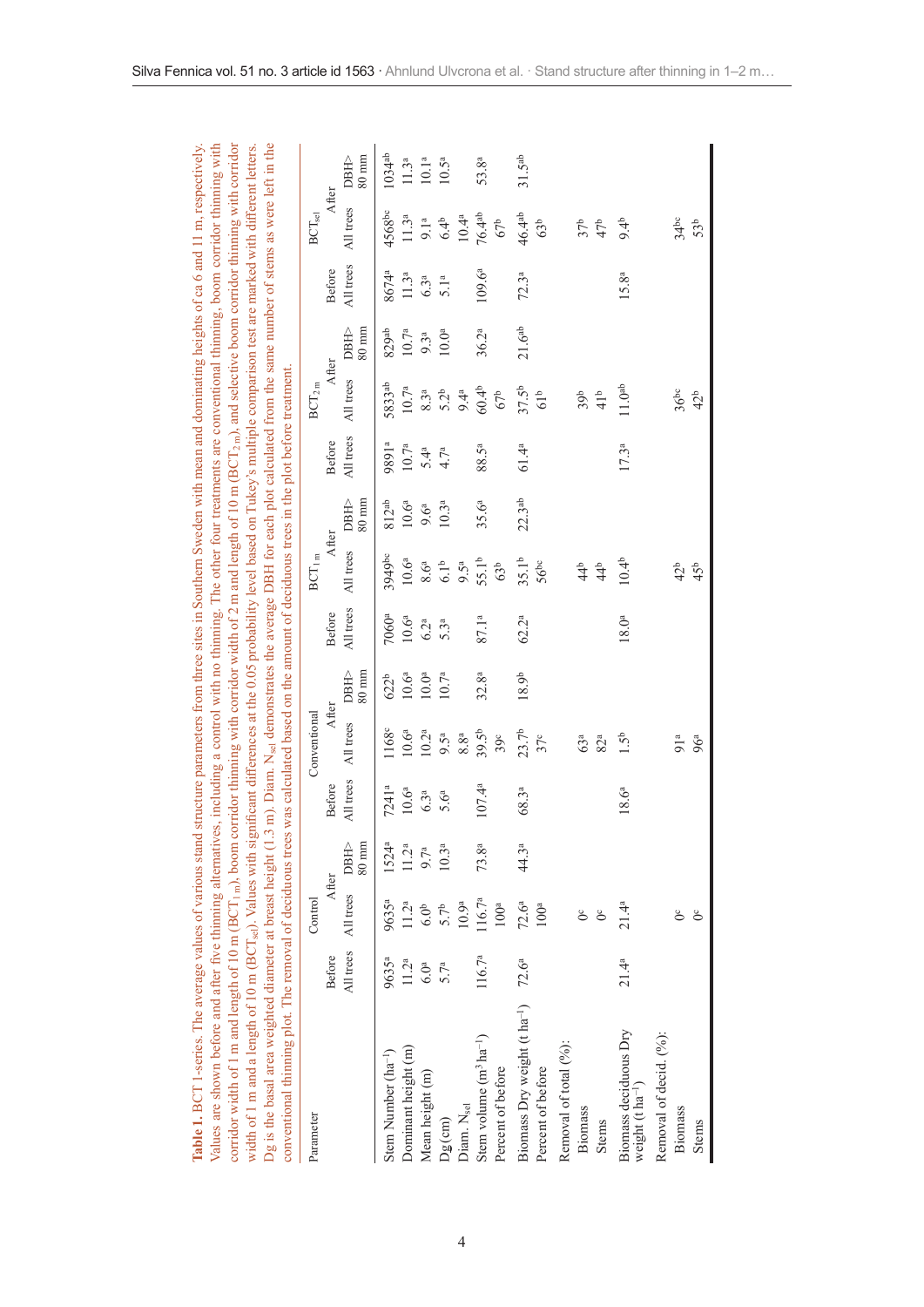| ing heights of 4 and 9 m or 5 and 10 m. The values are shown before and after different thiming operations. Stands with a dominating height of 9 m were subject to either selective<br>to conventional selective thiming, boom-corridor thinning that targeted smaller-diameter trees (BCT <sub>low</sub> ), or boom-corridor thinning that targeted larger-diameter trees (BCT <sub>high</sub> ). Values<br>with significant differences at the 0.05 probability level based on Tukey's multiple comparison test are marked with different letters row-wise. Dg is basal area weighted diameter at<br>breast height (1.3 m). N <sub>sel</sub> demonstrates the average DBH for each plot calculated from the same number of stems as were left in the conventional thimning plot. The removal of decidu-<br>Table 2. BCT 2-series. The average values of various stand<br>ous trees was calculated based on the amount of deciduous<br>boom corridor thinning with a corridor width of 1 m and a |                            |                   |                                   |                            | trees in the plot before treatment. |                   |                            |                                               |                   |                            |                                                    |                   |                            | length of 10 m (BCT) or pre-commercial thimning (PCT). In contrast, stands with a dominating height of 10 m were subject<br>structure parameters from two sets of stands from sites in Northern, Central and Southern Sweden, with mean and dominat- |                   |
|---------------------------------------------------------------------------------------------------------------------------------------------------------------------------------------------------------------------------------------------------------------------------------------------------------------------------------------------------------------------------------------------------------------------------------------------------------------------------------------------------------------------------------------------------------------------------------------------------------------------------------------------------------------------------------------------------------------------------------------------------------------------------------------------------------------------------------------------------------------------------------------------------------------------------------------------------------------------------------------------------|----------------------------|-------------------|-----------------------------------|----------------------------|-------------------------------------|-------------------|----------------------------|-----------------------------------------------|-------------------|----------------------------|----------------------------------------------------|-------------------|----------------------------|------------------------------------------------------------------------------------------------------------------------------------------------------------------------------------------------------------------------------------------------------|-------------------|
| Parameter                                                                                                                                                                                                                                                                                                                                                                                                                                                                                                                                                                                                                                                                                                                                                                                                                                                                                                                                                                                         |                            | PCT               | Mean height/Dominant height 4/9 m |                            | BCT                                 |                   |                            | $\mathbf{B}\mathbf{C}\mathbf{T}_{\text{low}}$ |                   |                            | Mean height/Dominant height 5/10 m<br>$BCT_{high}$ |                   |                            | Conventional                                                                                                                                                                                                                                         |                   |
|                                                                                                                                                                                                                                                                                                                                                                                                                                                                                                                                                                                                                                                                                                                                                                                                                                                                                                                                                                                                   | All trees<br><b>Before</b> | All trees         | DBH><br>After                     | All trees<br><b>Before</b> | After<br>All trees                  | DBH>              | All trees<br><b>Before</b> | After<br>All trees                            | DBIP              | All trees<br><b>Before</b> | After<br>All trees                                 | DBIE              | All trees<br><b>Before</b> | After<br>All trees                                                                                                                                                                                                                                   | <b>DBH&gt;</b>    |
|                                                                                                                                                                                                                                                                                                                                                                                                                                                                                                                                                                                                                                                                                                                                                                                                                                                                                                                                                                                                   |                            |                   | $80\;{\rm mm}$                    |                            |                                     | $80 \mathrm{~mm}$ |                            |                                               | $80 \text{ mm}$   |                            |                                                    | $80\;{\rm mm}$    |                            |                                                                                                                                                                                                                                                      | $80~\mathrm{mm}$  |
| Stem Number (ha <sup>-1</sup> )                                                                                                                                                                                                                                                                                                                                                                                                                                                                                                                                                                                                                                                                                                                                                                                                                                                                                                                                                                   | 7930ª                      | 2256ª             | 611 <sup>a</sup>                  | 8456ª                      | 4259ª                               | 596 <sup>a</sup>  | 9619 <sup>a</sup>          | 4289a                                         | 852ª              | 8959a                      | 4611 <sup>a</sup>                                  | 752ª              | 7944 <sup>a</sup>          | 1937 <sup>a</sup>                                                                                                                                                                                                                                    | 767 <sup>a</sup>  |
| Deciduous                                                                                                                                                                                                                                                                                                                                                                                                                                                                                                                                                                                                                                                                                                                                                                                                                                                                                                                                                                                         |                            |                   |                                   |                            |                                     |                   |                            |                                               |                   |                            |                                                    |                   |                            |                                                                                                                                                                                                                                                      |                   |
| $(N \text{ ha}^{-1})$                                                                                                                                                                                                                                                                                                                                                                                                                                                                                                                                                                                                                                                                                                                                                                                                                                                                                                                                                                             | 2196 <sup>a</sup>          | 274 <sub>b</sub>  |                                   | 2170                       | $1267^8$                            |                   | $3222^a$                   | 1623 <sup>a</sup>                             |                   | 3315 <sup>a</sup>          | 1767 <sup>a</sup>                                  |                   | 2626 <sup>a</sup>          | 604ª                                                                                                                                                                                                                                                 |                   |
| (% of total)                                                                                                                                                                                                                                                                                                                                                                                                                                                                                                                                                                                                                                                                                                                                                                                                                                                                                                                                                                                      | $29^{\rm a}$               | 10 <sup>b</sup>   |                                   | $27^{\rm a}$ $7.9^{\rm a}$ | 31 <sup>a</sup>                     |                   | 33 <sup>a</sup>            | 38 <sup>a</sup>                               |                   | $33^a$                     | 34 <sup>a</sup>                                    |                   | $28^{\rm a}$               | 19 <sup>a</sup>                                                                                                                                                                                                                                      |                   |
| Dominant height (m)                                                                                                                                                                                                                                                                                                                                                                                                                                                                                                                                                                                                                                                                                                                                                                                                                                                                                                                                                                               | $9.1^{\rm a}$              | 7.8 <sup>a</sup>  | 7.8 <sup>a</sup>                  |                            | 7.9 <sup>a</sup>                    | 7.9 <sup>a</sup>  | $10.6^{\rm a}$             | $10.4^{\rm a}$                                | 10.4 <sup>a</sup> | $10.3^{\rm a}$             | 9.9 <sup>a</sup>                                   | 9.9 <sup>a</sup>  | 10.2 <sup>a</sup>          | 10.0 <sup>a</sup>                                                                                                                                                                                                                                    | 10.0 <sup>a</sup> |
| Mean height (m)                                                                                                                                                                                                                                                                                                                                                                                                                                                                                                                                                                                                                                                                                                                                                                                                                                                                                                                                                                                   | 4.0 <sup>a</sup>           | 7.2 <sup>a</sup>  | 7.4 <sup>a</sup>                  | 3.8 <sup>a</sup>           | 5.2 <sup>b</sup>                    | $7.5^{\rm a}$     | 4.8 <sup>a</sup>           | 5.8 <sup>a</sup>                              | $8.4^{\rm a}$     | 4.7 <sup>a</sup>           | $6.3^{\rm a}$                                      | $8.3^{\rm a}$     | 4.7 <sup>a</sup>           | 5.9 <sup>a</sup>                                                                                                                                                                                                                                     | $8.3^{\rm a}$     |
| $Dg$ (cm)                                                                                                                                                                                                                                                                                                                                                                                                                                                                                                                                                                                                                                                                                                                                                                                                                                                                                                                                                                                         | 7.7 <sup>a</sup>           | $8.8^{\rm a}$     | 10.7 <sup>a</sup>                 | 8.0 <sup>a</sup>           | $8.7^{\rm a}$                       | 10.8 <sup>a</sup> | 9.1 <sup>a</sup>           | 9.9 <sup>a</sup>                              | 11.6 <sup>a</sup> | 9.2 <sup>a</sup>           | 9.4 <sup>a</sup>                                   | 11.3 <sup>a</sup> | 9.1 <sup>a</sup>           | $10.5^{\circ}$                                                                                                                                                                                                                                       | 11.2 <sup>a</sup> |
| Diam. N <sub>sel</sub> (cm)                                                                                                                                                                                                                                                                                                                                                                                                                                                                                                                                                                                                                                                                                                                                                                                                                                                                                                                                                                       |                            | 9.2 <sup>a</sup>  |                                   |                            | $8.\overline{5}^{\rm a}$            |                   |                            | 10.0 <sup>a</sup>                             |                   |                            | 9.8 <sup>a</sup>                                   |                   |                            | 10.0 <sup>a</sup>                                                                                                                                                                                                                                    |                   |
| Stem volume $(m^3 ha^{-1})$                                                                                                                                                                                                                                                                                                                                                                                                                                                                                                                                                                                                                                                                                                                                                                                                                                                                                                                                                                       | 48.1ª                      | 33.7 <sup>a</sup> | $22.4^{a}$                        | 54.6 <sup>a</sup>          | $33.5^a$                            | $21.7^{\rm a}$    | 94.6ª                      | 49.1ª                                         | 38.2 <sup>a</sup> | 94.5ª                      | 47.0 <sup>a</sup>                                  | 34.4 <sup>a</sup> | 86.0ª                      | $38.3^{a}$                                                                                                                                                                                                                                           | $33.5^{\rm a}$    |
| Percent of before                                                                                                                                                                                                                                                                                                                                                                                                                                                                                                                                                                                                                                                                                                                                                                                                                                                                                                                                                                                 |                            | 70 <sup>a</sup>   |                                   |                            | $62^{\rm a}$                        |                   |                            | $53^{\rm a}$                                  |                   |                            | 49a                                                |                   |                            | $43^{\rm a}$                                                                                                                                                                                                                                         |                   |
| Biomass Dry weight (t ha <sup>-1</sup> )                                                                                                                                                                                                                                                                                                                                                                                                                                                                                                                                                                                                                                                                                                                                                                                                                                                                                                                                                          | 29.7 <sup>a</sup>          | $20.3^{\rm a}$    | 13.3 <sup>a</sup>                 | 33.3 <sup>a</sup>          | 17.7 <sup>a</sup>                   | 12.9 <sup>a</sup> | 58.0 <sup>a</sup>          | 29.1 <sup>a</sup>                             | 22.4 <sup>a</sup> | 54.8 <sup>a</sup>          | $27.6^{a}$                                         | 20.0 <sup>a</sup> | $50.7^{\rm a}$             | $22.4^a$                                                                                                                                                                                                                                             | $19.6^{a}$        |
| Percent of before                                                                                                                                                                                                                                                                                                                                                                                                                                                                                                                                                                                                                                                                                                                                                                                                                                                                                                                                                                                 |                            | 68 <sup>a</sup>   |                                   |                            | 55 <sup>a</sup>                     |                   |                            | $52^{\mathrm{a}}$                             |                   |                            | 50 <sup>a</sup>                                    |                   |                            | $43^{\rm a}$                                                                                                                                                                                                                                         |                   |
| Removal tot. $(%)$ :                                                                                                                                                                                                                                                                                                                                                                                                                                                                                                                                                                                                                                                                                                                                                                                                                                                                                                                                                                              |                            |                   |                                   |                            |                                     |                   |                            |                                               |                   |                            |                                                    |                   |                            |                                                                                                                                                                                                                                                      |                   |
| <b>Biomass</b>                                                                                                                                                                                                                                                                                                                                                                                                                                                                                                                                                                                                                                                                                                                                                                                                                                                                                                                                                                                    |                            | $32^a$            |                                   |                            | 45 <sup>a</sup>                     |                   |                            | 48 <sup>a</sup>                               |                   |                            | 50 <sup>a</sup>                                    |                   |                            | 57 <sup>a</sup>                                                                                                                                                                                                                                      |                   |
| Stems                                                                                                                                                                                                                                                                                                                                                                                                                                                                                                                                                                                                                                                                                                                                                                                                                                                                                                                                                                                             |                            | 70 <sup>a</sup>   |                                   |                            | 46 <sup>b</sup>                     |                   |                            | 56 <sup>a</sup>                               |                   |                            | 52 <sup>b</sup>                                    |                   |                            | 78 <sup>b</sup>                                                                                                                                                                                                                                      |                   |
| Biomass Dry weight<br>deciduous $(t \text{ ha}^{-1})$                                                                                                                                                                                                                                                                                                                                                                                                                                                                                                                                                                                                                                                                                                                                                                                                                                                                                                                                             | $2.4^a$                    | 1.0 <sup>a</sup>  |                                   | 1.2 <sup>a</sup>           | 0.7 <sup>a</sup>                    |                   | 3.4 <sup>a</sup>           | 0.8 <sup>a</sup>                              |                   | 1.9 <sup>a</sup>           | 0.9 <sup>a</sup>                                   |                   | 1.3 <sup>a</sup>           | 0.3 <sup>a</sup>                                                                                                                                                                                                                                     |                   |
| Removal decid. (%):                                                                                                                                                                                                                                                                                                                                                                                                                                                                                                                                                                                                                                                                                                                                                                                                                                                                                                                                                                               |                            |                   |                                   |                            |                                     |                   |                            |                                               |                   |                            |                                                    |                   |                            |                                                                                                                                                                                                                                                      |                   |
| Biomass                                                                                                                                                                                                                                                                                                                                                                                                                                                                                                                                                                                                                                                                                                                                                                                                                                                                                                                                                                                           |                            | 69a               |                                   |                            | 55 <sup>a</sup>                     |                   |                            | $72^a$                                        |                   |                            | 61 <sup>a</sup>                                    |                   |                            | $81^{\rm a}$                                                                                                                                                                                                                                         |                   |
| Stems                                                                                                                                                                                                                                                                                                                                                                                                                                                                                                                                                                                                                                                                                                                                                                                                                                                                                                                                                                                             |                            | 87a               |                                   |                            | 40 <sup>a</sup>                     |                   |                            | 50 <sup>a</sup>                               |                   |                            | 48 <sup>a</sup>                                    |                   |                            | 88 <sup>a</sup>                                                                                                                                                                                                                                      |                   |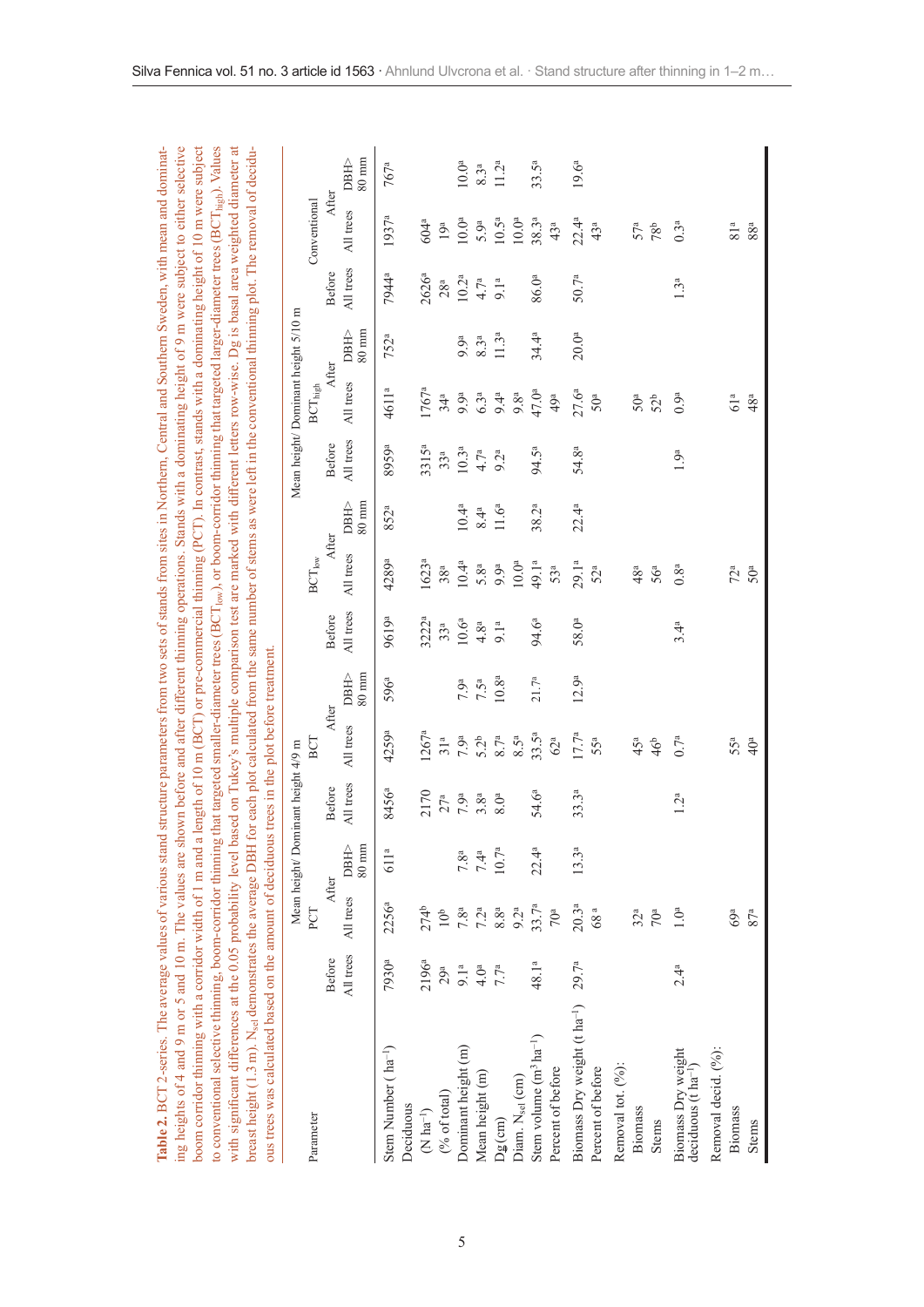#### **2.2 Study design**

- The treatments in BCT 1 with stand height 6/11 m (mean/dominating height) were:
	- C: Control with no treatment.
	- Conv: Conventional selective thinning, including strip roads. The Norway spruce was favored; the target number for remaining trees was about  $1000$  stems ha<sup>-1</sup> with an estimated removal of about 50% of the basal area.
	- $BCT<sub>1 m</sub>$ : Strict boom corridor (width 1 m, length 10 m) thinning. One corridor in each direction, 90° from each machine position, with 2.67 m between machine positions.
	- $BCT<sub>2</sub>$  m: Strict boom corridor (width 2 m, length 10 m) thinning. One corridor in each direction (in total 2 corridors), 90° from each machine position, with 5.3 m between machine positions.
	- BCT<sub>sel</sub>: Selective boom corridor (width 1 m, length 10 m) thinning. Two corridors (about 90 $^{\circ}$ and 60°) at each side of the road (in total 4 corridors per machine position) with 5.3 m between machine positions. The corridors were not pre-determined and could during execution of treatment be selected to favor future Norway spruce crop trees. Fig. 1 shows the principal design for boom corridor thinning.

In the BCT 1-series each treatment plot had dimensions of  $30 \times 40$  m, with a 5 m buffer zone on each side. Each site was referred to as a block.

- In the BCT 2-series, the treatments for stands with mean/dominant tree heights of 4/9 m were; BCT: Selective boom corridor (width 1 m, length 10 m) thinning. Two corridors (about  $90^\circ$  and  $60^\circ$ ) at each side of the road (in total 4 corridors per machine position), with 5.3 m between machine positions. The corridors were not pre-determined and could be selected during execution of treatment to favor future crop trees. The target number for remaining (possible crop) trees was about 2000 stems ha–1, which resulted in higher total number of stems ha–1.
- PCT: Conventional motor manual pre-commercial thinning (PCT). The target number of remaining trees was about 2000 stems ha–1 and cut stems were left in the plot.

The treatments for stands with mean/dominant tree heights of 5/10 m were;

- $BCT_{low}$ : Low-thinning regime with selective boom corridors (width 1 m length 10 m), i.e. thinning from below (the smallest trees were harvested), to harvest the smaller trees and maintain to ca 2000 stems ha<sup>-1</sup> possible crop trees ha<sup>-1</sup> (higher total number of stems). Two corridors (about 90° and 60°) at each side of the road (in total 4 corridors per machine position), with 5.3 m between machine positions. The corridors were not pre-determined and could be selected during execution of treatment to favor future crop trees.
- $BCT_{\text{high}}$ : High-thinning regime with selective boom corridors (width 1 m length 10 m), i.e. thinning from above, to harvest the larger trees and maintain 2000 stems  $ha^{-1}$ . Two corridors (about 90° and 60°) at each side of the road (in total 4 corridors per machine position), with 5.3 m between machine positions. The corridors were not pre-determined and could be selected to favor future crop trees. This treatment had the same target basal area as Conv.
- Conv: Conventional selective thinning to 2000 stems  $ha^{-1}$  with an additional manual PCT of the smallest trees, leaving cut stems in the plot.

In the BCT 2-series each treatment plot had dimensions of  $30 \times 30$  m, with a 5 m buffer zone on all sides. Each stand site was referred to as a block.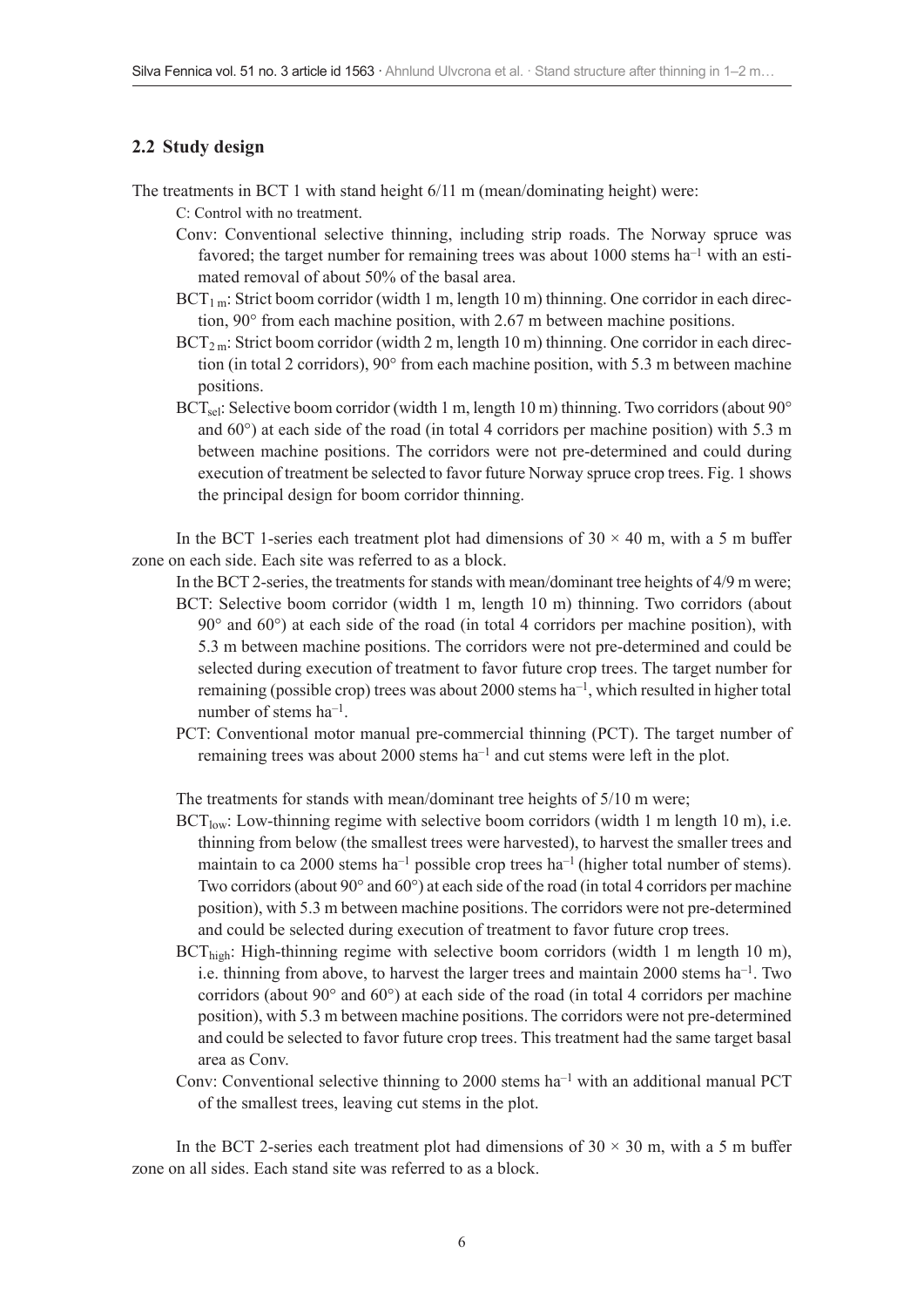For each stand site, in both series, the plots were marked with poles in each corner. Machine positions (5.3 m distance and 2.67 m) and strip roads were also marked. Furthermore, for strict boom corridor treatments the pre-determined corridors were marked. The treatments were randomly distributed between the plots.

All treatments, except Controls and PCT, contain cut strip roads.

#### **2.3 Execution of treatments**

In both treatment series 6-wheeled thinning harvesters with a mass of ca 12 t were used for the thinning. The PCT was performed with professional use manual motor brush-saws. The BCT 1-series employed a Valmet 911 harvester [\(http://www.komatsuforest.se\)](http://www.komatsuforest.se) equipped with the Bracke 16 head (Bracke Forest AB, Sweden) [\(http://www.brackeforest.com\)](http://www.brackeforest.com) and operated by an experienced driver. The PCT was performed by local contractors normally hired by the land-owner, and forest management company, Sveaskog. The BCT 2-series employed a Valmet 911 harvester equipped with the Bracke MAMA Prototype head (see Bergström and Di Fulvio 2014b), which was operated by a less experienced driver. However, the driver's work was supervised during thinning. All of the thinning and PCT operations were carried out carefully to ensure consistency and minimize the damage to the future crop trees. The BCT 1-series treatments were performed from August 2013 to May 2015 and the BCT 2-series treatments were performed from October 2013 to January 2014.

#### **2.4 Stand structure measurements and statistical tests**

The DBH (1.3 m height) was measured for all trees within the study plots before treatments began. To ensure that all trees were measured only once during each inventory, corridors about 5 m wide were created with tape measures through each plot. Once a tree was measured, the stem was marked. The same procedure was also used after the treatments were performed. Additionally, in the BCT 1-series all trees with a DBH>45 mm were numbered and the DBH measurement position was marked before the second inventory. Randomly-selected trees were used to measure tree height so that all tree sizes would be included in the measurements. Additionally, the 9 largest trees from 900  $\text{m}^2$  plots (BCT 2) and the 12 largest trees from 1200  $\text{m}^2$  plots (BCT 1) were measured. The selection process of numbered trees for height measurements in BCT 1-series plots followed routines developed by the Swedish University of Agricultural Sciences for long term forest field experiments (Karlsson et al. 2012).

The stem volumes of trees with DBH<45 mm were estimated using volume functions according to Andersson (1954), and those of trees with DBH  $\geq$  45 mm were estimated with volume functions according to Brandel (1990). Equations from Repola and Ulvcrona (2014) were used to estimate the DW of biomass.

Trees with DBH>80 mm were analyzed for comparisons of the largest trees in each treatment and as a measure to forecast the possible amount of future crop trees in the plot.

Analysis of variance, using the GLM procedure in Minitab 16 (Minitab2010), was then applied to evaluate (fixed) effects of the treatments  $(\alpha)$ , with sites as blocks (random effects, *b*) using the following model (Eq. 1):

$$
Y_{ij} = \mu + \alpha_i + b_j + \varepsilon_{ij} \tag{1}
$$

where  $Y_{ij}$  is the dependent variable,  $\mu$  is the grand mean,  $\alpha$  is the fixed effect of treatment,  $b$  the random effect of site and *ε* the residuals.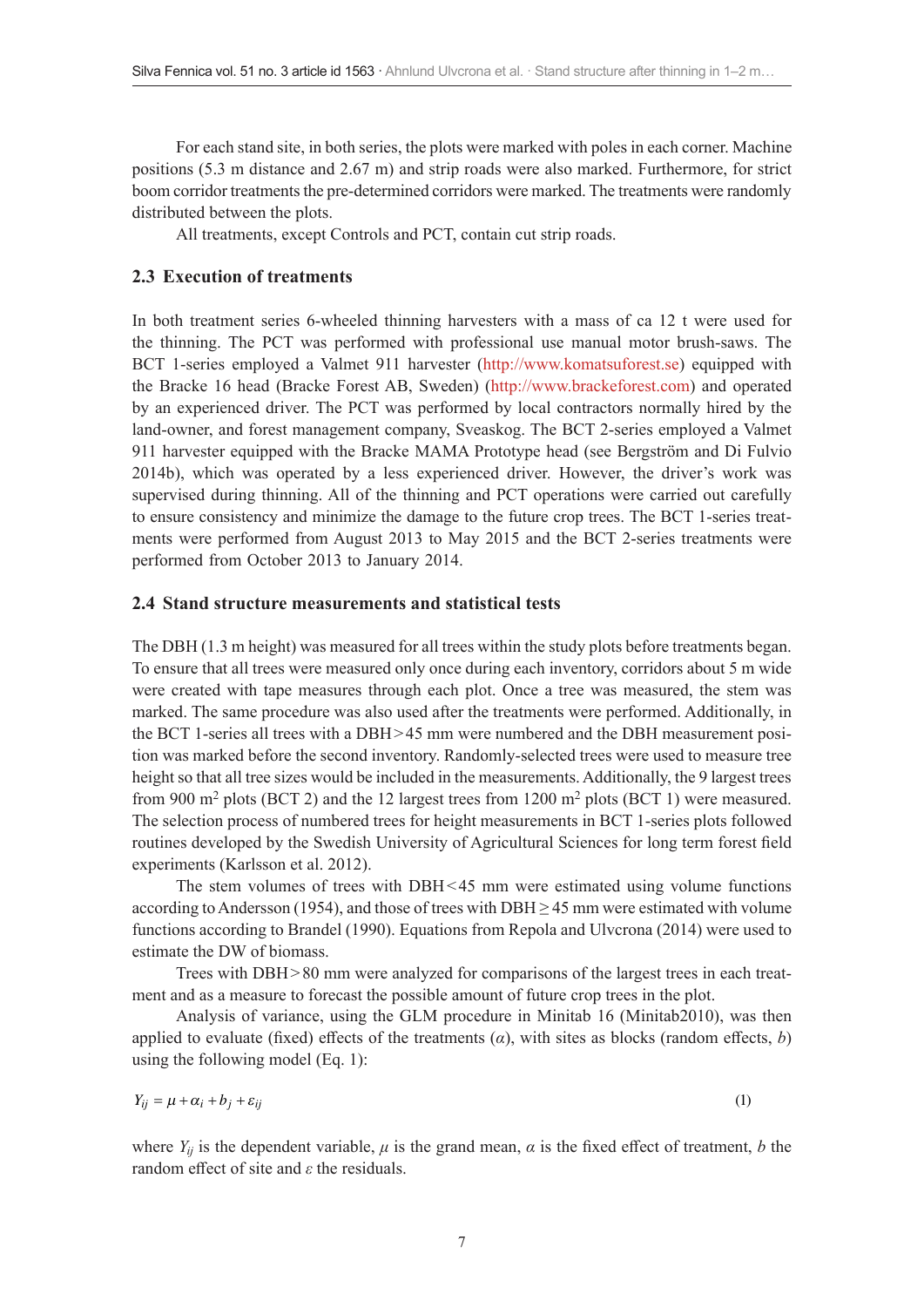Prior to analyses, Levene's test was used to ensure that data showed a homogeneity of variance (Tamhane and Dunlop 2000), and that no transformations were required (cf. Sabin and Stafford 1990). Tukey simultaneous tests for multiple comparisons of means were used to assess any significance of differences in mean values of measurements between treatments. For all statistical tests, detected differences were deemed significant if *p*≤0.05.

#### **2.5 Simpson index**

Simpson index (D) was used to estimate the biodiversity among tree species (Simpson 1949), Eq. 2.

$$
D = \frac{\sum n(n-1)}{N(N-1)}\tag{2}
$$

where  $n =$  the total number of organisms of a particular species, and  $N =$  the total number of organisms of all species.

Simpson index of diversity (1–D) represents the probability that two samples randomly selected from a sample will belong to different species (Simpson 1949). The value ranges between 0 and 1, e.g. 0 give no diversity (only one species).

## **3 Results**

#### **3.1 Stand structure parameters of BCT 1-series treatments**

There were no significant differences between any plots in the stand parameters before the treatments began (Table 1). The stem number of the control plots (9635  $\text{ha}^{-1}$ ), which did not receive silvicultural treatment, was about eight-fold compared to conventional thinning (lowest stem number was 1168 ha<sup>-1</sup>), and about three- and two-fold compared to  $BCT_{1 m}$  (3949 stems ha<sup>-1</sup>) and  $BCT_{sel}$  $(4568 \text{ stems ha}^{-1})$ , respectively. There were significantly more stems remaining per hectare following  $BCT_{2m}$  treatment as compared to the conventional thinning treatment (Table 1). There were no significant differences between treatments regarding either dominant height or mean height after treatment. Furthermore, conventional thinning showed a significantly higher basal area weighted diameter, 9.5 cm, (calculated from DBH) than the other treatments. When the average DBH was calculated for each plot from the same number of stems as were left in the conventional thinning plot, and based on the larger stems, there were no significant differences between treatments (Table 1). The two highest values for stem volume and total biomass (DW) were found in the control treatment  $(116.7 \text{ m}^3 \text{ ha}^{-1}, 72.6 \text{ tha}^{-1})$ , and in the BCT<sub>sel</sub> treatment  $(76.4 \text{ m}^3 \text{ ha}^{-1}, 46.4 \text{ tha}^{-1})$ . The conventional thinning treatment had the lowest values for stem volume and biomass (39.6 m<sup>3</sup> ha<sup>-1</sup>, 23.7 t ha<sup>-1</sup>), both of which were significantly lower than the respective control values. The removal, in percent of total biomass and number of stems, resulting from conventional thinning (biomass 61%; stems 82%) was significantly higher than that of BCT-treatments. Additionally, conventional thinning harvested significantly more deciduous species than any of the BCT-treatments, in terms of both biomass and stem number (Table 1, Figs. 2a–b).

The only significant difference in the total number of stems with a DBH>80 mm was between the control (1524 stems ha<sup>-1</sup>) and conventional thinning (622 stems ha<sup>-1</sup>) plots (Table 1). Also for basal area the highest value was found in the control  $(13.4 \text{ m}^2 \text{ ha}^{-1})$ . Significant higher only compared to the conventional thinning  $(5.8 \text{ m}^2 \text{ ha}^{-1})$ . The same pattern was also found for total biomass, 44.3 and 18.9 respectively. No significant difference was found for the basal area weighted diameter at breast height (1.3 m) (Dg), mean height or stem volume (Table 1).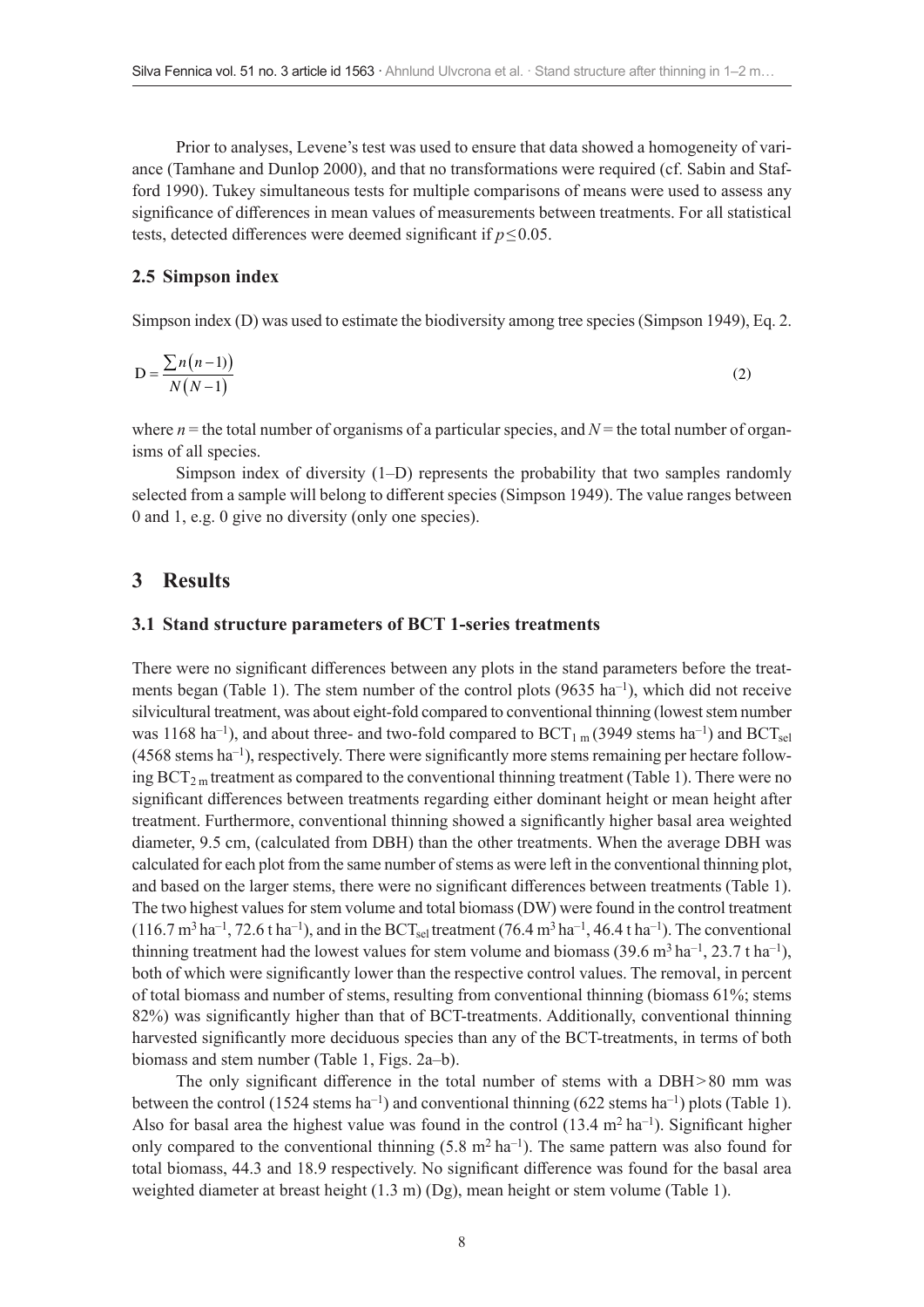

**Fig. 2a.** Number of stems ha–1 for conifer and deciduous species for diameter classes 0–20 cm, mean values for all sites. BCT 1-serie, mean and dominant tree height 6 and 11 m; treatment  $BCT_{2m}$ ,  $BCT_{1m}$  and  $BCT_{sel}$ .



Fig. 2b. Number of stems ha<sup>-1</sup> for conifer and deciduous species for diameter classes 0–20 cm, mean values for all sites. BCT 1-serie, mean and dominant tree height 6 and 11 m; control and conventional treatments.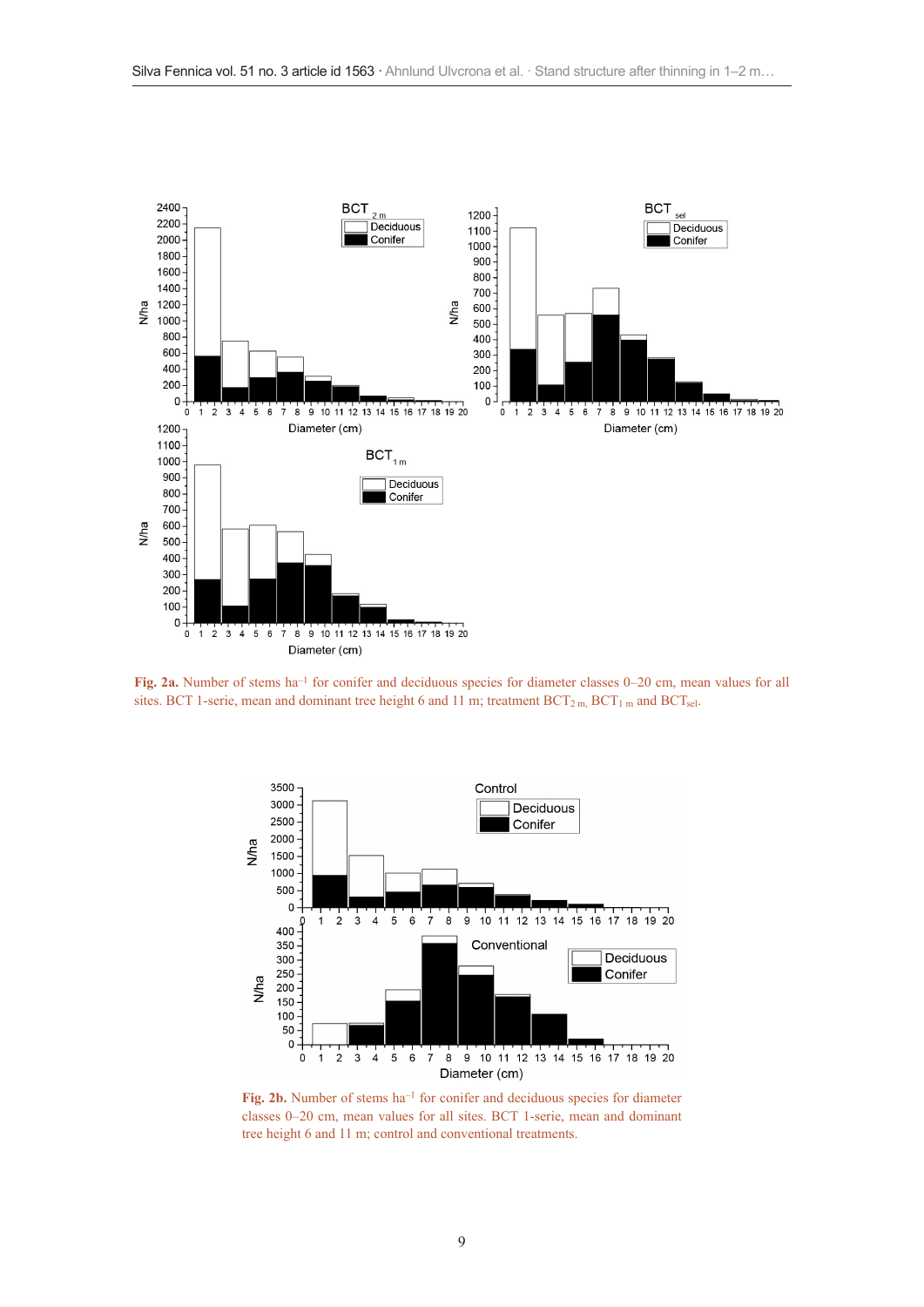

**Fig. 2c.** Number of stems ha<sup>-1</sup> for conifer and deciduous species for diameter classes 0–17 cm, mean values for all sites. BCT 2-series, mean and dominant tree height 4 and 9 m, treatment BCT and PCT.



**Fig. 2d.** Number of stems ha–1 for conifer and deciduous species for diameter classes 0–19 cm, mean values for all sites. BCT 2-series, mean and dominant tree height 5 and 10 m treatments  $BCT_{low}$ ,  $BCT_{high}$  and conventional.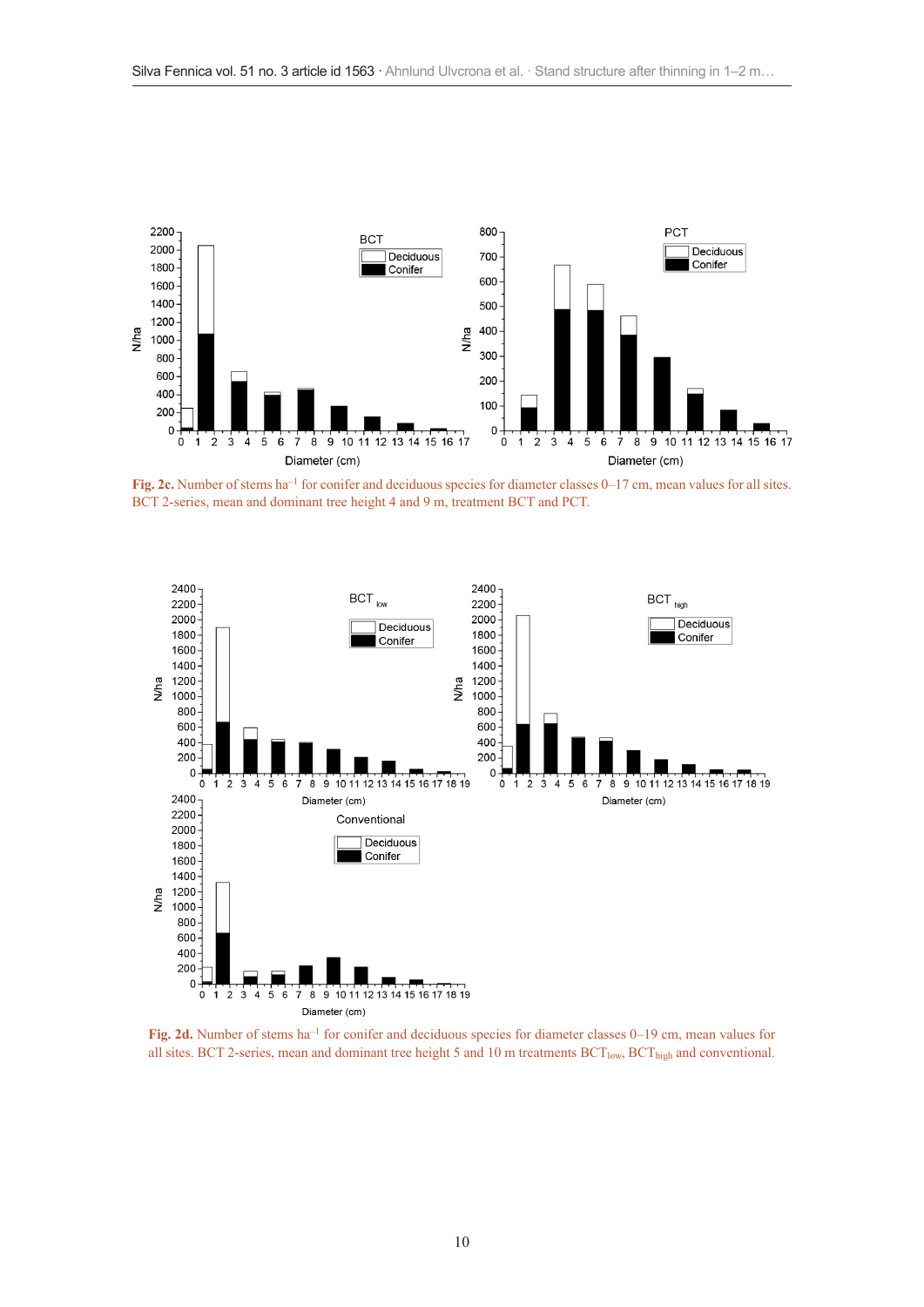#### **3.2 Stand structure parameters of BCT 2-series treatments**

The measurements from stands with the same dominant height were compared before and after the silvicultural treatments. Thus, in the three stands with a dominant height of 9 m the PCT and BCT treatments were compared, whereas in the three stands with a dominant height of 10 m the  $BCT_{low}$ ,  $BCT_{high}$  and Conv treatments were compared. As in the BCT 1-series, there were no significant differences between plots in any of the measured parameters before the treatments began (Table 2). However, following the treatments in stands with a dominant height of 9 m there were a significantly higher number of deciduous stems in BCT treatment plots  $(1267 \text{ stems ha}^{-1}, 31\%)$ compared to PCT treatment plots  $(274 \text{ stems ha}^{-1}, 10\%)$ . Furthermore, the PCT plots were characterized by a significantly larger mean height (7.2 m) than BCT plots (5.2 m). The PCT treatment also resulted in a higher removal, both overall and of deciduous trees, than the BCT treatment (Table 2, Figs. 2c–d).

Following the thinning operations in stands with a dominant height of 10 m, conventional thinning resulted in the lowest stem number, but this value was not significantly less than either of the two BCT-treatments. Furthermore, there were no significant differences between treatments in dominant height, mean height, basal area based on DBH, or amount of large trees left following treatment. The  $BCT_{low}$  treatment resulted in the highest values for stem volume and total DW of biomass, but these values were not significantly higher than those of conventional thinning, which had the lowest values (Table 2). The conventional thinning also harvested more deciduous trees than the BCT-treatments, but the difference was not significant (Table 2).

For the largest trees (i.e. DBH > 80 mm), no significant differences between treatments were found in stem number, basal area, stem volume, total biomass, mean height or the Dg for both tree heights,  $4/9$  as well as for  $5/10$  (Table 2).

Treatments where boom-corridor thinning have been applied clearly show higher degree of tree size and species heterogeneity compared to selective treatments (Figs. 2c–d).

Simpson index for biodiversity resulted in higher values for BCT-treatments compared to selective thinning and PCT-treatments, with the same patterns for both series. For BCT 1,  $BCT<sub>1 m</sub>$ (0.47), BCT<sub>sel</sub> (0.46), BCT<sub>2</sub> m (0.46) and the control (0.45) there were significant higher values compared to the conventional thinning treatment (0.21). For BCT 2, neither were significant differences found between treatments in the stands with lower tree height (mean/dominant: 4/9 m); PCT (0.12) and BCT (0.42), nor in the stands with higher trees (5/10 m);  $BCT_{low}$  (0.26),  $BCT_{high}$ (0.17) and Conventional (0.12).

## **4 Discussion**

The results show that overall, the BCT-treatments resulted in a more heterogeneous stand structure than other thinning operations, such as conventional thinning or PCT, shown by more trees per ha, somewhat smaller if mean tree height is considered, as well as more deciduous trees per plot. This heterogenic stand structure could create habitats for certain organism groups and thus positively affect ecosystem values (McElhinny et al. 2005). For each treatment the number of stems with a DBH>80 mm was also counted to determine the amount of possible future crop trees, as previous studies have shown that trees in young stands with a DBH≤80 mm have an increased risk of damage, such as broken stems or windthrow, especially after the thinning of dense stands (Päätalo et al. 1999; Abetz and Klädtke 2002). Results indicates that BCT could be a cost-effective thinning technique in young dense stands without risking that the number of larger trees in the stand decrease.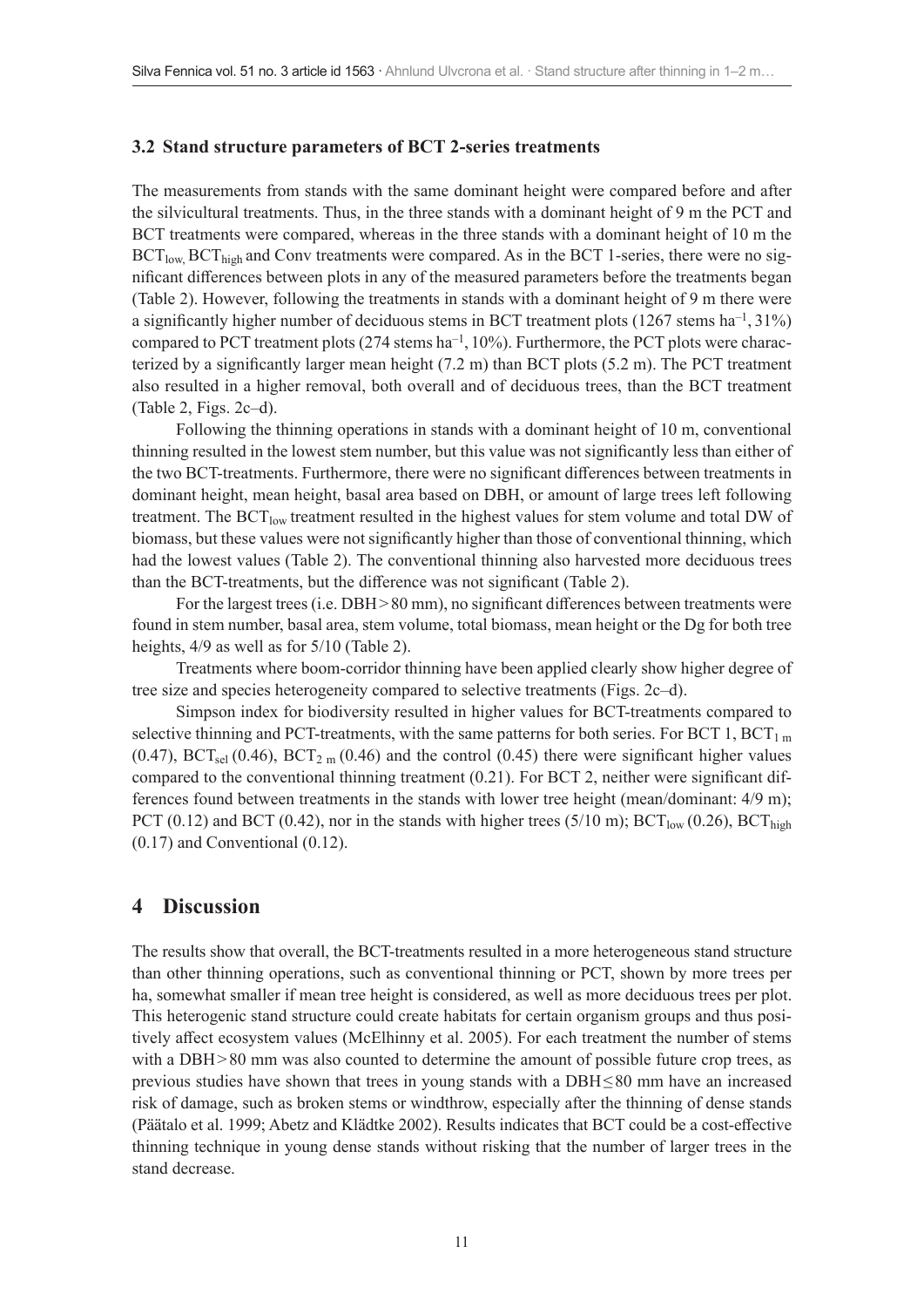Furthermore, all BCT treatments provided similar results, as neither the geometric strictness of boom corridor layout nor the choice of high- or low-thinning approaches showed significant differences in stand structure parameters. Thus, BCT operations could provide a highly efficient and cost-effective technique for first thinning that can handle a variety of tree sizes (Bergström 2009) and simultaneously potentially increase local biodiversity through stand heterogeneity. Conventional thinning methods, on the other hand, attain higher cost efficiency when they are used in stands that have been pre-cleared or earlier subject to PCT. It remains to be seen whether the combination of conventional thinning and BCT techniques can increase biodiversity and ecosystem values.

Early thinning of dense stands through BCT results in harvested biomass that contains a higher share of branches and needles compared to pre-cleared stands. When this biomass is used as solid biofuel there is a small difference in quality between thinning methods, and thus, the values per DW t between thinning approaches should be similar. However, if the biomass is used for the extraction of chemicals, then the biomass resulting from BCT has a higher proportion of extraction-rich fractions, such as bark and needles (Backlund et al. 2014). These extraction-rich fractions mean that more valuable nutrients are removed from the stand. Technologies that compress and semi-defoliate biomass at the stand before extraction allow forest managers to control which fractions are extracted from a stand (Bergström et al. 2010).

All of the thinning treatments in both series were performed by a mechanized thinning harvester. Each series had one machine operator, who performed all the treatments included in that series. All of the cutting and bunching work was performed in a controlled manner to ensure that trees remaining after thinning not were damaged. In BCT 1-series plots the cutting of strip-road trees was strictly controlled, whereas in BCT 2-series plots the operator choose which trees to cut himself, resulting in a marginally higher strip-road area cut and thinning intensity than had been planned. Still there was no treatment where the area differed from the target width.

The next inventory will be performed in five years from set-up, and we expect that all the treatments will have similar production of future crop trees because the number of trees with a DBH>80 mm was about the same for all treatments. Additionally, we expect that very few of the larger trees will be damaged due to snow and wind. Moreover, we expect that the smaller trees will show increased mortality due to high competition between trees in dense stands.

## **5 Conclusions**

After the first biomass thinning, BCT and selective thinning approaches result in similar stand structures based on the amount and average sizes of remaining possible future crop trees. However, BCT also maintains diverse tree sizes, deciduous species, and leaves more trees per ha. Hence, BCT should be a cost-effective option for thinning that can increase vertical complexity in stands, and as a result possibly increase biodiversity and ecosystem service values.

In our study we only consider tree species for biodiversity analysis and in the studied forest the number of species are low and predominated (in terms of volume) by conifers (pine and spruce). The index shows that the diversity of tree species for all trial series is somewhat higher for boom-corridor treatments than selective ones. However, the differences are significant only for BCT 1. Thus, schematic thinning renders keeping the tree diversity at the same level as for the untreated stands.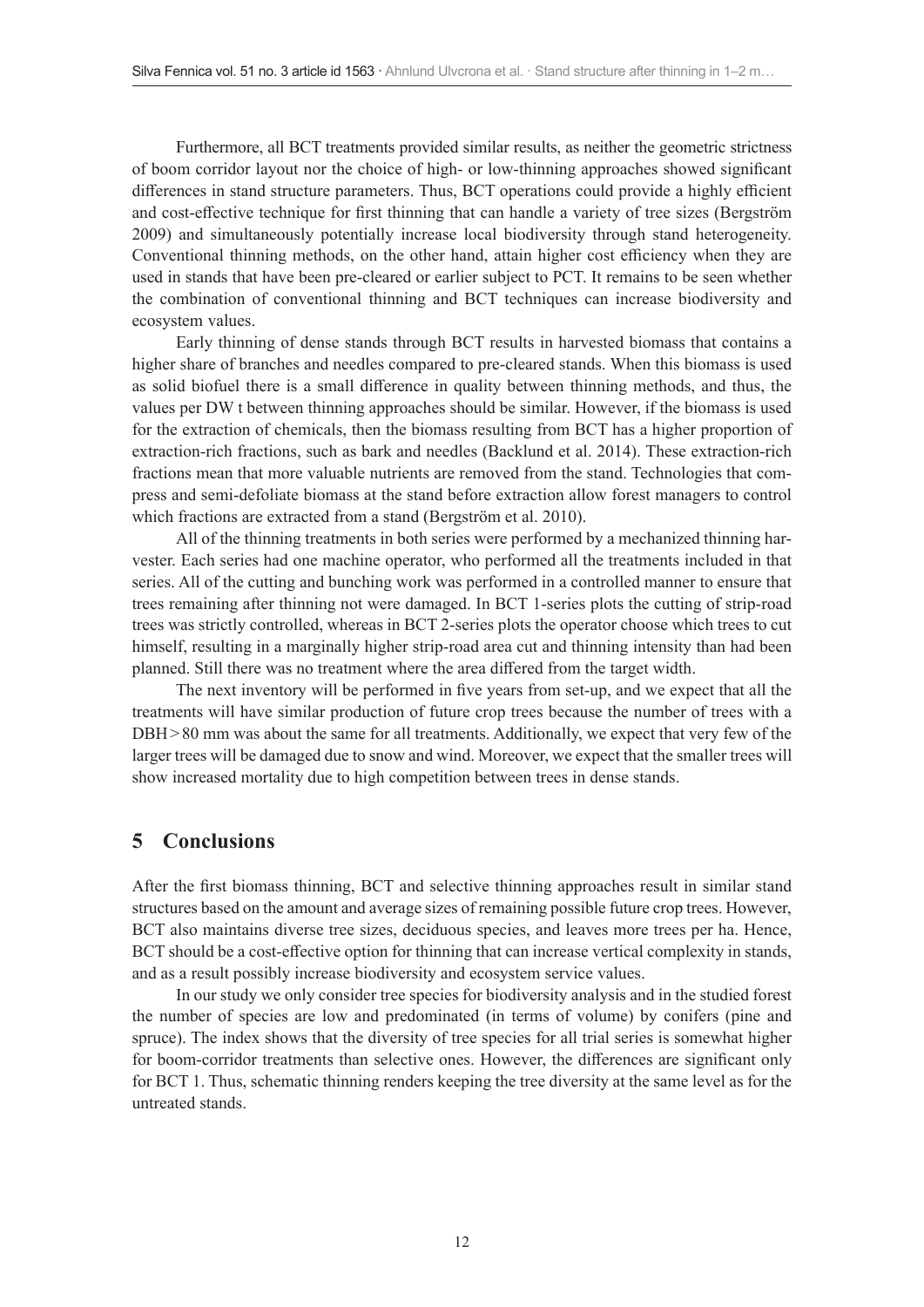# **Acknowledgements**

We would like to thank the staff of the Unit for Field-based Forest Research at the Swedish University of Agricultural Sciences (part of SITES, Swedish Infrastructure for Ecosystem Science) for providing the data and conducting the field work. This study was financed by Formas, Norrskogs Forskningsstiftelse, Stiftelsen Skogssällskapet and the forest company Sveaskog. We are grateful to SEES-editing Ltd. for professional linguistic revision. Parts of this study has been conducted in the EFFORTE project which has received funding from the Bio Based Industries Joint Undertaking under the European Union's Horizon 2020 research and innovation programme under grant agreement No 720712.v

# **References**

- Abetz P., Klädtke J. (2002). The target tree management system. Forstwissenschaftliches Centralblatt 121: 73–82. [In English with summary in German].
- Andersson S.-O. (1954). Funktioner och tabeller för kubering av småträd. [Functions and tables for measuring the volume]. Meddelande från Statens Skogsforskningsinstitut 44(12). [In Swedish].
- Backlund I., Arshadi M., Hunt A.J., McElroy R., Attard T.M., Bergsten U. (2014). Extractive profiles of different lodgepole pine (*Pinus contorta*) fractions grown under a direct seeding-based silvicultural regime. Industrial Crops and Products 58: 220–229. [https://doi.org/10.1016/j.](https://doi.org/10.1016/j.indcrop.2014.04.027) [indcrop.2014.04.027](https://doi.org/10.1016/j.indcrop.2014.04.027).
- Bengtsson J., Nilsson S.G., Franc A., Menozzi P. (2000). Biodiversity, disturbances, ecosystem function and management of European forests. Forest Ecology and Management 132(1):39–50. [https://doi.org/10.1016/S0378-1127\(00\)00378-9.](http://dx.doi.org/10.1016/S0378-1127(00)00378-9)
- Bergström D. (2009). Techniques and systems for boom-corridor thinning in young dense forests. Doctoral thesis. Acta Universitatis Agriculturae Sueciae 87. ISBN 978-91-576-7343-0.
- Bergström D., Di Fulvio F. (2014a). Comparison of the cost and energy efficiencies of present and future biomass supply systems for young dense forests. Scandinavian Journal of Forest Research 29(8): 793–812. [https://doi.org/10.1080/02827581.2014.976590.](http://dx.doi.org/10.1080/02827581.2014.976590)
- Bergström D., Di Fulvio F. (2014b). Studies on the use of a novel prototype harvester head in early fuel wood thinnings. International Journal of Forest Engineering 25(2): 156–170. [https://doi.](http://dx.doi.org/10.1080/14942119.2014.945697) [org/10.1080/14942119.2014.945697.](http://dx.doi.org/10.1080/14942119.2014.945697)
- Bergström D, Bergsten U, Nordfjell T, Lundmark T. (2007). Simulation of geometric thinning systems and their time requirements for young forests. Silva Fennica 41(1): 137–147. [https://](http://dx.doi.org/10.14214/sf.311) [doi.org/10.14214/sf.311.](http://dx.doi.org/10.14214/sf.311)
- Bergström D, Nordfjell T, Bergsten U. (2010). Compressing processing and load compression of young Scots pine and birch trees in thinnings for bioenergy. International Journal Forest Engineering 21: 31–39.
- Brandel G. (1990). Volume functions for individual trees: Scots pine (*Pinus sylvestris*), Norway spruce (*Picea abies*) and birch (*Betula pendula* and *Betula pubescens*). Doctoral thesis No. 26. Swedish University of Agricultural Sciences, Garpenberg. ISBN 91-576- 4030-0.
- Fernandez-Lacruz R., Di Fulvio F., Athanassiadis D., Bergström D., Nordfjell T. (2015). Distribution, characteristics and potential of biomass-dense thinning forests in Sweden. Silva Fennica 49(5) article 1377. [https://doi.org/10.14214/sf.1377.](http://dx.doi.org/10.14214/sf.1377)
- Führer E. (2000). Forest functions, ecosystem stability and management. Forest Ecology and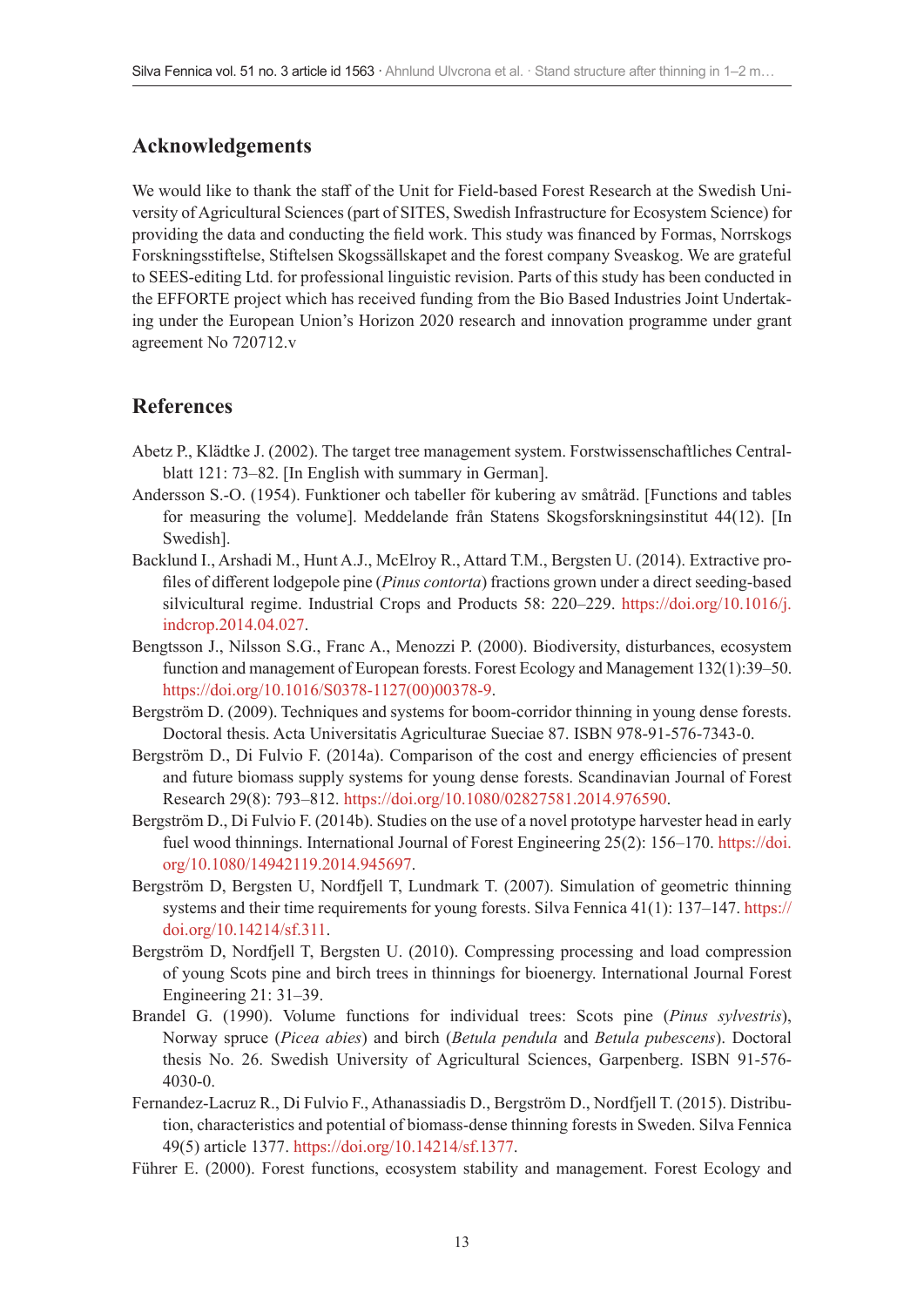Management 132(1): 29–38. [https://doi.org/10.1016/S0378-1127\(00\)00377-7.](http://dx.doi.org/10.1016/S0378-1127(00)00377-7)

- Grebner D.L., Perez-Verdin G., Sun C., Munn I.A., Schulz E.B., Matney T.G. (2009). Wood biomass feedstock availability, production costs and implications for bioenergy conversion in Mississippi. In: Solomon B.D., Luzadis V.A. (eds.). Renewable energy from forest resources in United States. Routledge, Oxford, UK. (Routledge Explorations in Environmental Economics 12). p. 261–280. ISBN 978-0-415-77600-4.
- Karlsson K., Mossberg M., Ulvcrona T. (2012). Fältdatasystem för skogliga fältförsök. Unit for field-based Forest Research, Swedish University of Agricultural Sciences, Umeå. Report No. 5. 29 p. [In Swedish, summary in English].
- Karlsson L., Nyström K., Bergström D., Bergsten U. (2015). Development of Scots pine stands after first biomass thinning with implications on management profitability over rotation. Scandinavian Journal of Forest Research 30(5): 416–428. [https://doi.org/10.1080/0282758](http://dx.doi.org/10.1080/02827581.2015.1023351) [1.2015.1023351.](http://dx.doi.org/10.1080/02827581.2015.1023351)
- McElhinny C., Gibbons P., Brack C., Bauhus J. (2005). Forest and woodland stand structural complexity: its definition and measurement. Forest Ecology and Management 218(1–3): 1–24. [https://doi.org/10.1016/j.foreco.2005.08.034.](http://dx.doi.org/10.1016/j.foreco.2005.08.034)
- Messier C., Puettman K.J., Coates K.D. (2014). Managing forests as complex adaptive systems: building resilience to the challenge of global change. The Earth Scan Forest Library, Oxford, UK. 368 p.
- Minitab (2010). Minitab 16 Statistical Software. [Computer software]. Minitab Inc., State College, PA. [http://www.minitab.com.](http://www.minitab.com)
- Päätalo M.-L., Peltola H., Kellomäki S. (1999). Modelling the risk of snow damage to forests under short-term snow loading. Forest Ecology and Management 116(1): 51–70. [https://doi.](http://dx.doi.org/10.1016/S0378-1127(98)00446-0) [org/10.1016/S0378-1127\(98\)00446-0.](http://dx.doi.org/10.1016/S0378-1127(98)00446-0)
- Puettman K.J., Coates K.D., Messier C. (2009). A critique of silviculture: managing for complexity. Island Press, Washington D.C. 189 p.
- Repola J., Ulvcrona K. (2014). Modelling biomass of young and dense Scots pine (*Pinus sylvestris* L.) dominated mixed forests in northern Sweden. Silva Fennica 48(5) article 1190. [https://](http://dx.doi.org/10.14214/sf.1190) [doi.org/10.14214/sf.1190.](http://dx.doi.org/10.14214/sf.1190)
- Saastamoinen O., Matero J., Horne P., Knivilä M., Haltia E., Mannerkoski H., Vaara M. (2014). Classification of boreal forest ecosystem goods and services in Finland. Publications of the University of Eastern Finland, Reports and Studies in Forestry and Natural Sciences 11. 196 p.
- Sabin T.E., Stafford S.G. (1990). Assessing the need for transformation of response variables. College of Forestry, Forest Research Lab (1990:20), Oregon State University.
- Sängstuvall L, Bergström D, Lämås T, Nordfjell T. (2011). Simulation of harvester productivity in selective and boom corridor thinning of young forests. Scandinavian Journal Forest Research 27(1): 56–73. [https://doi.org/10.1080/02827581.2011.628335.](http://dx.doi.org/10.1080/02827581.2011.628335)
- Simpson E.H. (1949). Measurement of diversity. Nature 163: 688. [https://doi.org/10.1038/163688a0.](http://dx.doi.org/10.1038/163688a0)
- Sullivan T.P., Sullivan D.S., Lindgren P.M.F., Ransome D., Bull J.G., Ristea C. (2011). Bioenergy or biodiversity? Wood debris structures and maintance of red-backed voles on clearcuts. Biomass and Bioenergy 35(10): 4390–4398. [https://doi.org/10.1016/j.biombioe.2011.08.013.](http://dx.doi.org/10.1016/j.biombioe.2011.08.013)
- Swedish statistical yearbook of forestry (2014). Official Statistics of Sweden. Swedish Forest Agency, Jönköping. ISBN 978-91-87535-05-5.
- Tamhane A.C., Dunlop D.D. (2000). Statistics and data analysis. Prentice-Hall Inc., Upper Saddle River, NJ. ISBN 0-13-744426-5.
- Ulvcrona K.A. (2011). Effects of Silvicultural treatments in young Scots pine-dominated stands on the potential for early biofuel harvest. Doctoral thesis no. 2011:79. Faculty of Forest Sciences,